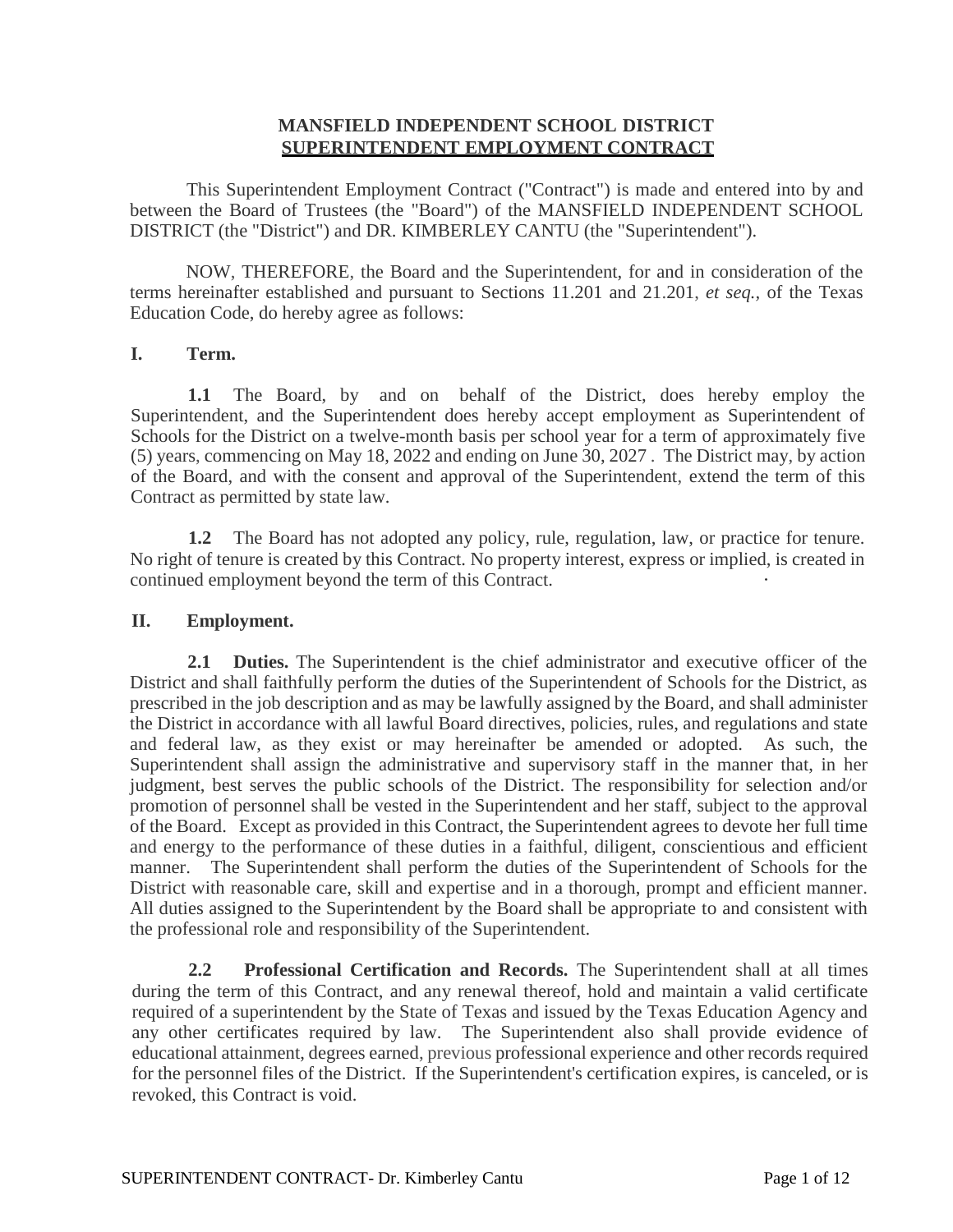**2.3 Reassignment.** The Superintendent is employed specifically and solely to perform the duties of Superintendent of Schools for the District and may not be assigned from the position of superintendent to another position in the District except by mutual written agreement of the parties.

**III. Representations.** The Superintendent makes the following representations:

**3.1 Beginning of Contract.** At the beginning of this Contract, and at any time during this Contract, the Superintendent specifically agrees to submit to a review of her national criminal history record information (NCHRI) if required by the District, TEA, or SBEC. The Superintendent understands that a criminal history record acceptable to the Board, at its sole discretion, is a condition precedent to this Contract.

**3.2 During Contract.** The Superintendent also agrees that, during the term of this Contract, the Superintendent will notify the Board in writing of any arrest or of any indictment, conviction, no contest or guilty plea, or other adjudication of the Superintendent for any felony, any offense involving moral turpitude, and any of the other offenses as indicated in Policy DH (Local). The Superintendent agrees to provide such notification in writing within the period specified in Board policy.

**3.3 False Statements and Misrepresentations.** The Superintendent represents that any records or information provided in connection with her employment application are true and correct. Any false statements, misrepresentations, omissions of requested information intentionally made, or fraud by the Superintendent in or concerning any required records or in the employment application may be grounds for termination or nonrenewal, as applicable.

# **IV. Compensation and Benefits.**

**4.1 Salary.** The District shall pay the Superintendent an annual salary of TWO HUNDRED NINETY-FOUR THOUSAND SIX HUNDRED THIRTY-SEVEN DOLLARS AND 00/100 (\$294,684.00) per year, effective on May 18, 2022.

> **4.1.1 Salary Adjustments.** At any time during the term of this Contract, the Board may, in its discretion, review and adjust the salary of the Superintendent, but in no event shall the Superintendent be paid less than the salary set forth in Section 4.1 of this Contract.

**4.2 Benefits.** The District shall provide benefits to the Superintendent as provided by state law and Board policies. The Board reserves the right to amend its policies at any time during the term of this Contract to reduce or increase the benefits, not expressly provided herein, at the Board's sole discretion.

**4.3 Expense Benefits for Travel Outside of District.** The District shall pay or reimburse the Superintendent for reasonable expenses incurred by the Superintendent in the continuing performance of the Superintendent's duties under this Contract. The District agrees to pay reasonable actual and incidental costs necessarily incurred by the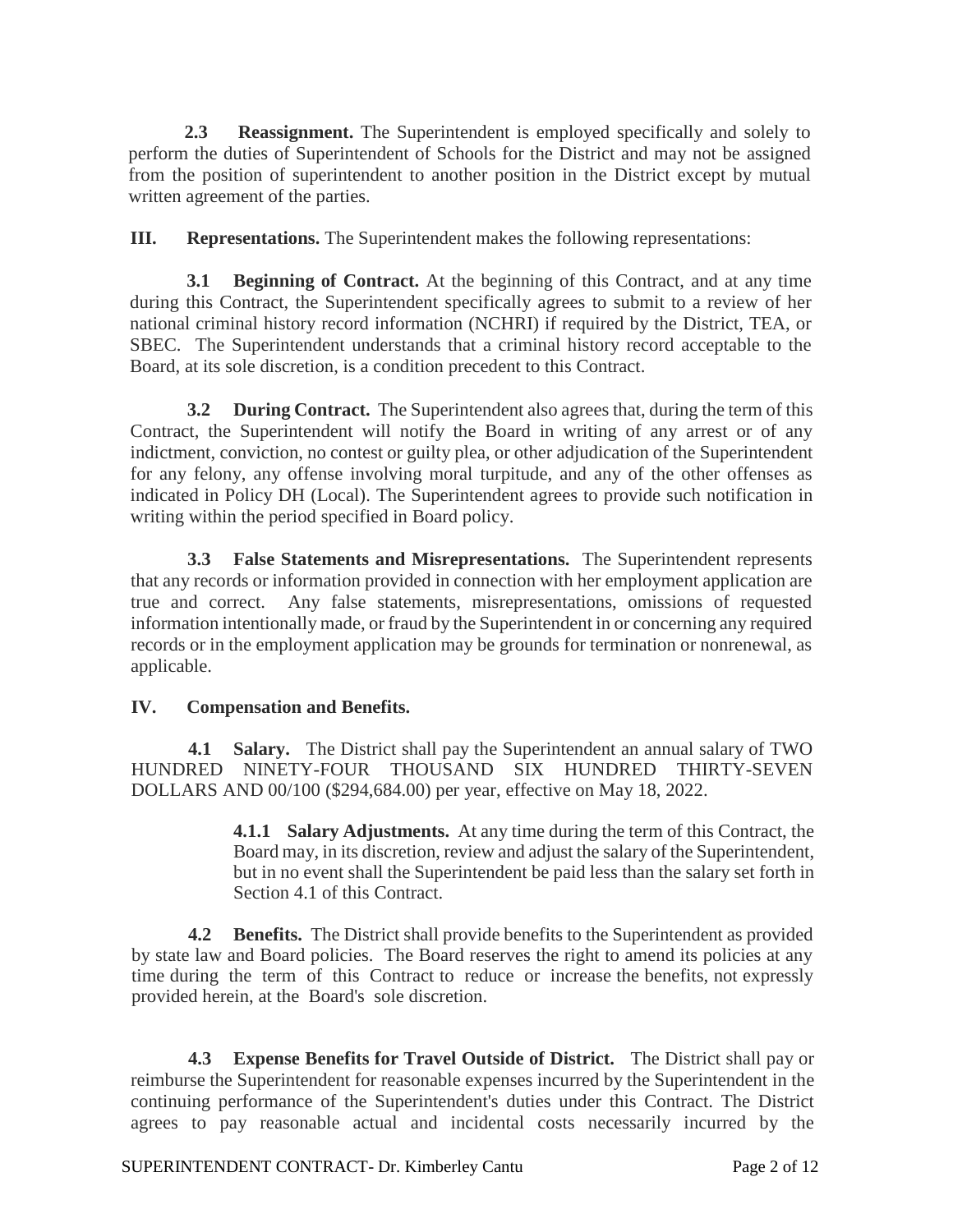Superintendent for travel outside of the District; such costs may include, but are not limited to gasoline, hotels and accommodations, meals, rental car, and other expenses incurred in the performance of the business of the District. The Superintendent shall comply with all procedures and documentation requirements in accordance with Board and District policies.

**4.4 Supplemental Retirement Plan Contribution.** The District agrees to make an annual contribution for the Superintendent to a Supplemental Retirement Plan (the "Retirement Plan"), as defined herein, in an amount equal to TEN THOUSAND DOLLARS (\$10,000.00), to be paid on June 30th, or the last contract day of each year included in this Contract. The Supplemental Retirement Plan shall be a plan established under Section 403(b) of the Internal Revenue Code (the "Code") and/or a plan established under Section 457(b) of the Code. The 403(b) plan shall be established as an employer-paid plan with non-discretionary contributions by the District and the Superintendent shall have no right to receive such contributions in cash. The 403(b) plan and/or 457(b) plan shall each be established under a written plan document that meets the requirements of the Code and such documents are hereby incorporated herein by reference. The funds for the 403(b) plan and/or 457(b) plan shall be invested in such investment vehicles as are allowable under Code for applicable type of plan. The Superintendent shall have sole discretion as to (1) the service providers for the Supplemental Retirement Plan, within the provisions of the laws of the State of Texas, and (2) how the funds in the Supplemental Retirement Plan are invested. The Superintendent shall at all times be 100% vested in her account under the Supplemental Retirement Plan. Contributions by the District shall first be made to the Section 403(b) plan, up to the contribution limit under Code. Contributions by the District shall next be made to the Section 457(b) plan, up to the contribution limit under the Code. Any contributions by the District that exceed all contribution limits for the Supplemental Retirement Plan shall be carried forward to the next calendar year and shall be made to the Supplemental Retirement Plan in the order specified herein.

**4.5 Retirement Benefit.** Per District past practice for administrators, upon retirement from the Mansfield Independent School District, the Superintendent will be paid her daily rate of pay for all accumulated state and local days, not to exceed a maximum cap of 65 days.

**4.6 Automobile Allowance.** The District shall provide the Superintendent with an automobile allowance in the sum of EIGHT HUNDRED SEVENTY FIVE DOLLARS (\$875.00) per month. This allowance is paid in lieu of mileage expense reimbursement for the Superintendent's business travel in her personal vehicle to destinations within a twentyfive (25) mile radius from the District Administration Building located at 605 East Broad Street, Mansfield, Texas 76063.

**4.7 Business Expenses.** The District shall pay the Superintendent EIGHT HUNDRED THIRTY THREE AND 33/100 DOLLARS (\$833.33) per month for discretionary District business expenses that may be incurred by the Superintendent in the performance of her duties but that are not directly reimbursed by the District, e.g., meal and event expenses for gatherings with Board members, employees, business contacts and others who have a relationship with the District.

**4.8 Insurance Benefits.** Upon request by the Superintendent, the District shall pay the premiums for hospitalization and major medical insurance plus Gap coverage for the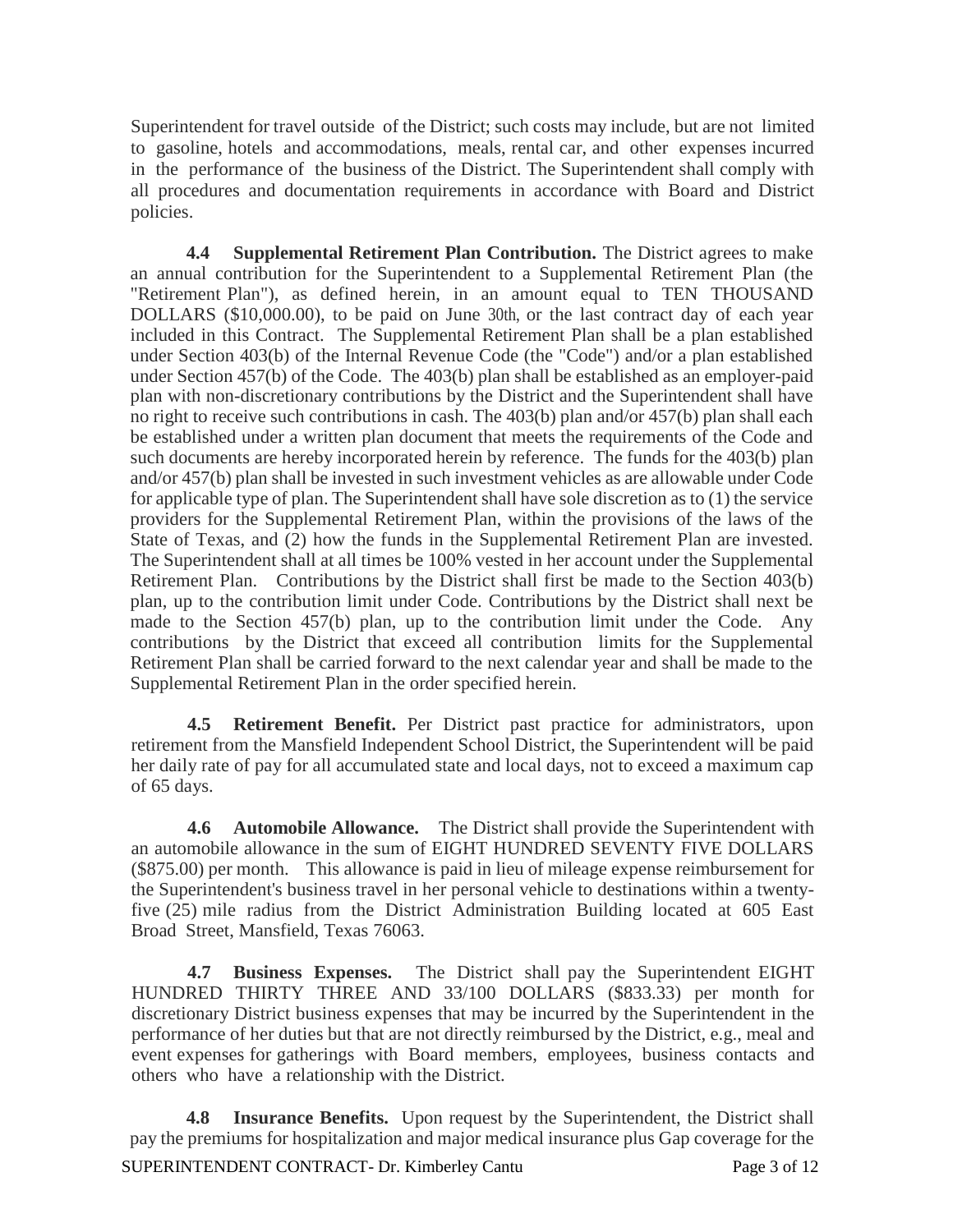Superintendent and eligible members of her family, pursuant to the group health care plan(s) provided by the District for its administrative employees, as well as the premiums for dental insurance coverage for the Superintendent and all eligible members of her family, in accordance with the Dental care plan(s) the District provides for its District employees, as long as all District employees may obtain group dental insurance; Additionally, upon request, the District shall pay the premiums for basic disability insurance for the Superintendent in accordance with the disability plan provided its District employees, as well as Cancer and Critical Illness insurance in accordance with any Cancer and Critical Illness insurance plan provided to District employees.

**4.9 Vacation, Holidays, and Leave Benefits.** The Superintendent may take, at the Superintendent's choice, the same number of days of vacation authorized by policies adopted by the Board for administrative employees on twelve-month contracts, the days to be in a single period or at different times. The vacation days taken by the Superintendent will be taken at such time or times as will least interfere with the performance of the Superintendent's duties as set forth in this Contract. The Superintendent shall observe the same legal holidays provided by Board policies for administrative employee on twelvemonth contracts. The Superintendent is hereby granted the same sick and personal leave benefits as authorized by Board policies for administrative employees on twelve-month contracts.

**4.10 Professional Growth Benefits.** The Superintendent shall devote the Superintendent's time, attention, and energy to the direction, administration, and supervision of the District. The Board, however, encourages the continued professional growth of the Superintendent through the Superintendent's active attendance and participation in appropriate professional meetings at the local, regional, state, and national levels. The Board shall encourage the use of data and information sources and shall encourage the participation of the Superintendent in pertinent education seminars and courses offered by public or private institutions or by educational associations, as well as the participation in informational meetings with those individuals whose particular skills, expertise, or backgrounds would serve to improve the capacity of the Superintendent to perform the Superintendent's professional responsibilities for the District. In its encouragement of the Superintendent to grow professionally, the Board shall permit up to 5 days of release time per year for the Superintendent to attend such seminars, course(s), or meetings. The Board may, at the Superintendent's request, approve additional professional development leave that is mutually acceptable to the Superintendent and the Board. The District shall pay the Superintendent's membership dues to the American Association of School Administrators and the Texas Association of School Administrators, as well as other memberships necessary to maintain and improve the Superintendent's professional skills. The District shall bear the reasonable costs and expenses for such attendance and/or membership.

**4.11 Civic Activities.** The Board encourages the Superintendent to become a member of and participate in community and civic affairs, including the chamber of commerce, civic clubs, governmental committees, and educational organizations. The Board concludes that such participation will serve a legitimate purpose related to the educational mission of the District. The Superintendent may hold offices or accept responsibilities in these professional organizations, provided that such responsibilities do not interfere with the performance of her duties as Superintendent. Prior to engaging in these activities, the Superintendent will notify the Board in writing of the activity. The Board will notify the Superintendent if the activity presents a conflict or interferes with the performance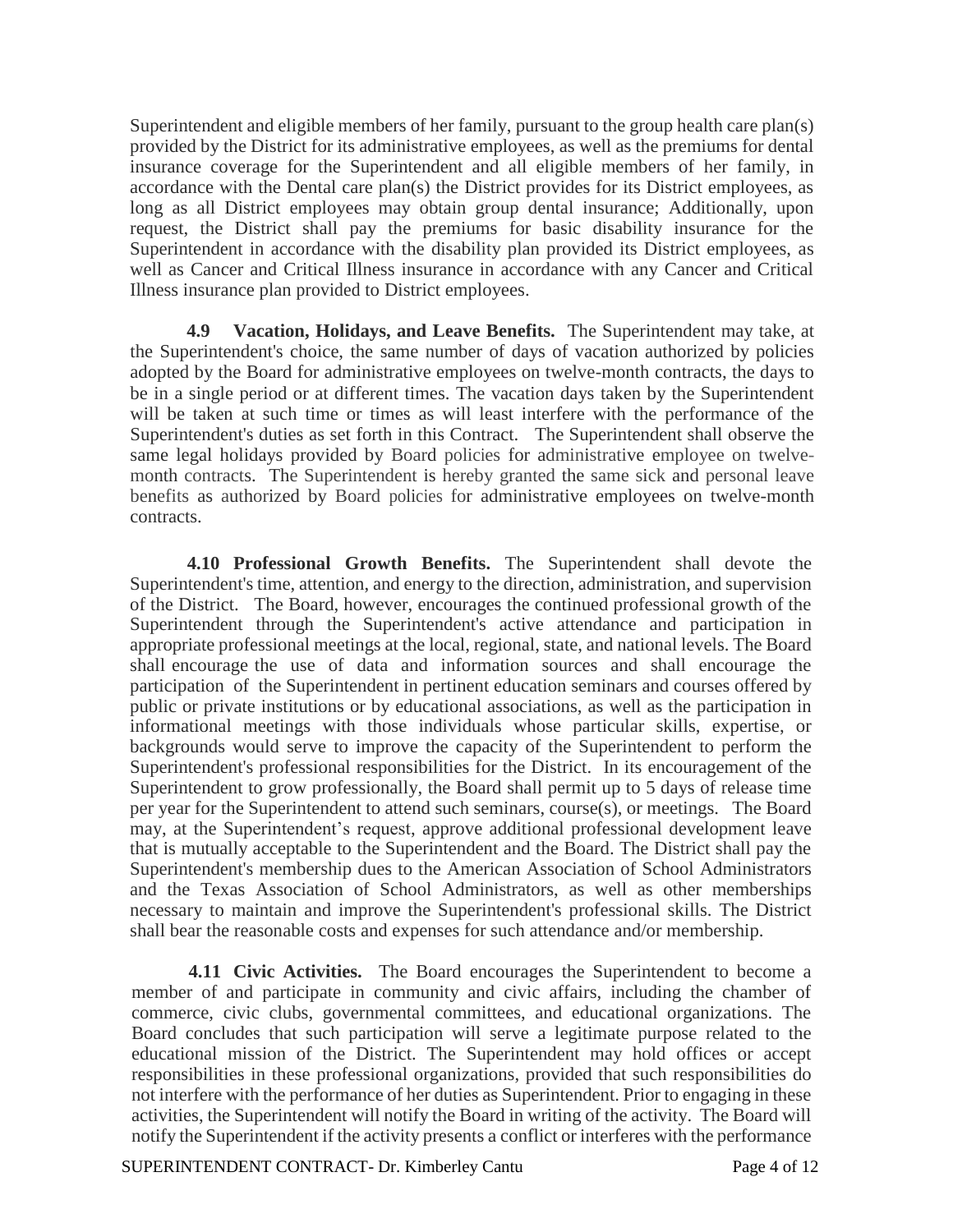of her duties as Superintendent.

**4.12 Technology**. The District shall provide the Superintendent use of a laptop computer for the Superintendent's professional and personal use. Upon termination of this contract, the Superintendent shall be required to return such computer to the district.

**4.13 Teacher Retirement System of Texas**. For performance of Superintendent duties, the District shall supplement the Superintendent's annual salary by an amount equal to \$7763.04 of the Superintendent's annual portion of the member contribution to the Texas Teacher Retirement System ("TRS") beginning on May 18, 2022 and continuing for each payroll during the term of this Contract, including any extensions thereof. This amount is not to exceed \$646.92 per month. This additional salary supplement for services rendered shall be paid to the Superintendent by equal regular monthly payroll installments and shall be reported as "creditable compensation" to TRS, to the extent permitted by IRS and law.

**4.14 Longevity Pay.** In order to encourage continuity of leadership in the District, the District wishes to provide additional compensation to the Superintendent as a reward for reaching certain longevity goals. These longevity payments shall be made as follows:

- **(a)** If on June 30, 2022, the Superintendent is employed and active in the role of Superintendent, the District shall pay the Superintendent Nine Thousand Dollars (\$9000.00) in twelve monthly installments of Seven Hundred Fifty Dollars (\$750) each beginning on July 1, 2022.
- **(b)** If on June 30, 2023, the Superintendent is employed and active in the role of Superintendent, the District shall pay the Superintendent Twelve Thousand Dollars (\$12,000.00) in twelve (12) monthly installments of One Thousand Dollars each beginning on July 1, 2023.
- **(c)** If on June 30, 2024, the Superintendent is employed and active in the role of Superintendent, the District shall pay the Superintendent Fifteen Thousand Dollars (\$15,000.00) in twelve (12) monthly installments of One Thousand Two Hundred and Fifty Dollars each beginning on July 1, 2024.
- **(d)** If on June 30, 2025, the Superintendent is employed and active in the role of Superintendent, the District shall pay the Superintendent Fifteen Thousand Dollars (\$15,000.00) in twelve (12) monthly installments of One Thousand Two Hundred and Fifty Dollars each beginning on July 1, 2025.
- **(e)** If on June 30, 2026, the Superintendent is employed and active in the role of Superintendent, the District shall pay the Superintendent Fifteen Thousand Dollars (\$15,000.00) in twelve (12) monthly installments of One Thousand Two Hundred and Fifty Dollars each beginning on July 1, 2026.

In the event this Agreement is terminated for any reason after the Superintendent has become entitled to Longevity Pay under (a) through (e) above but prior to the completion of the 12 monthly payments under the applicable section, then the remainder of the 12 monthly payments shall be paid to the Superintendent in a single cash payment. The Superintendent shall not be entitled to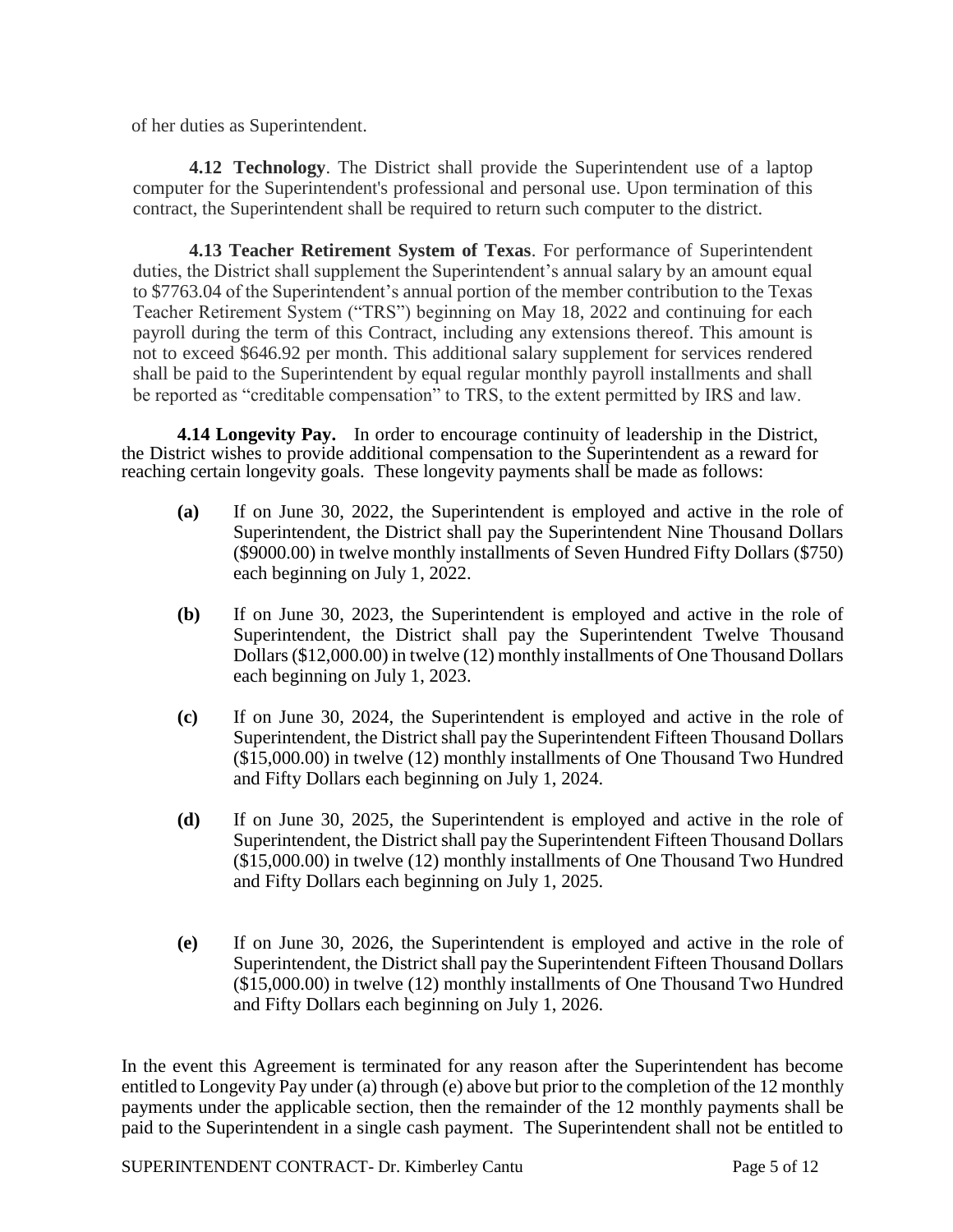receive any Longevity Pay for any year in which he is not employed as Superintendent on the date specified above on which each longevity payment is earned with the District. This Longevity Pay shall be reported as "creditable compensation" by the District for purposes of TRS, to the extent permitted by TRS.

### **V. Superintendent Evaluation, Board Meetings, Complaints, Indemnification, Outside Employment, and Residence.**

#### **5.1 Superintendent Evaluation.**

**5.1.1 Development of Goals.** At a time to be determined by the Board, the Superintendent shall work with the Board to develop annual Student Outcome Goals. When the Student Outcome Goals are adopted, they shall become the goals for the District and Superintendent. Superintendent performance is considered indistinguishable from school system performance. Thus, the Superintendent's annual evaluation is simply the combination of all monthly monitoring reports according to the monitoring calendar. The goals, along with the Board adopted Superintendent constraints, shall be among the criteria on which the Superintendent's performance is reviewed and evaluated. The Superintendent and the Board shall meet biannually to assess the goals and may adjust or revise the goals either by action of the Board or upon recommendation of the Superintendent and approval of the Board. The goals approved by the Board shall at all times be reduced to writing and shall be among the criteria on which the Superintendent's performance is reviewed and evaluated. The Board agrees to work with and support the Superintendent in achieving the District Goals.

**5.1.2 Time and Basis of Evaluation.** The Board shall evaluate and assess in writing the performance of the Superintendent at least once each contract year during the term of this Contract. The evaluation and assessment shall be reasonably related to the duties of the Superintendent, as outlined in the Superintendent's job description.

**5.1.3 Confidentiality.** Except as otherwise provided by law, the evaluation of the Superintendent shall at all times be conducted in executive session of the Board and shall be considered confidential. Nothing herein shall prohibit the Board or the Superintendent from sharing the content of the Superintendent's evaluation with their respective legal counsel.

**5.1.4 Evaluation Format and Procedure.** The evaluation format and procedure shall be in accordance with the Board's policies and state and federal law. In the event that the Board determines that the performance of the Superintendent is unsatisfactory in any respect, it shall describe in writing, in reasonable detail, specific instances of unsatisfactory performance. The evaluation shall include recommendations as to areas of improvement in all instances where the Board deems performance to be unsatisfactory. A copy of the written evaluation shall be delivered to the Superintendent. The Superintendent shall have the right to make a written response to the evaluation within thirty (30) days of receipt of the written evaluation from the board. That response shall become a permanent attachment to the evaluation in the Superintendent's personnel file. Within sixty (60) days of the delivery of the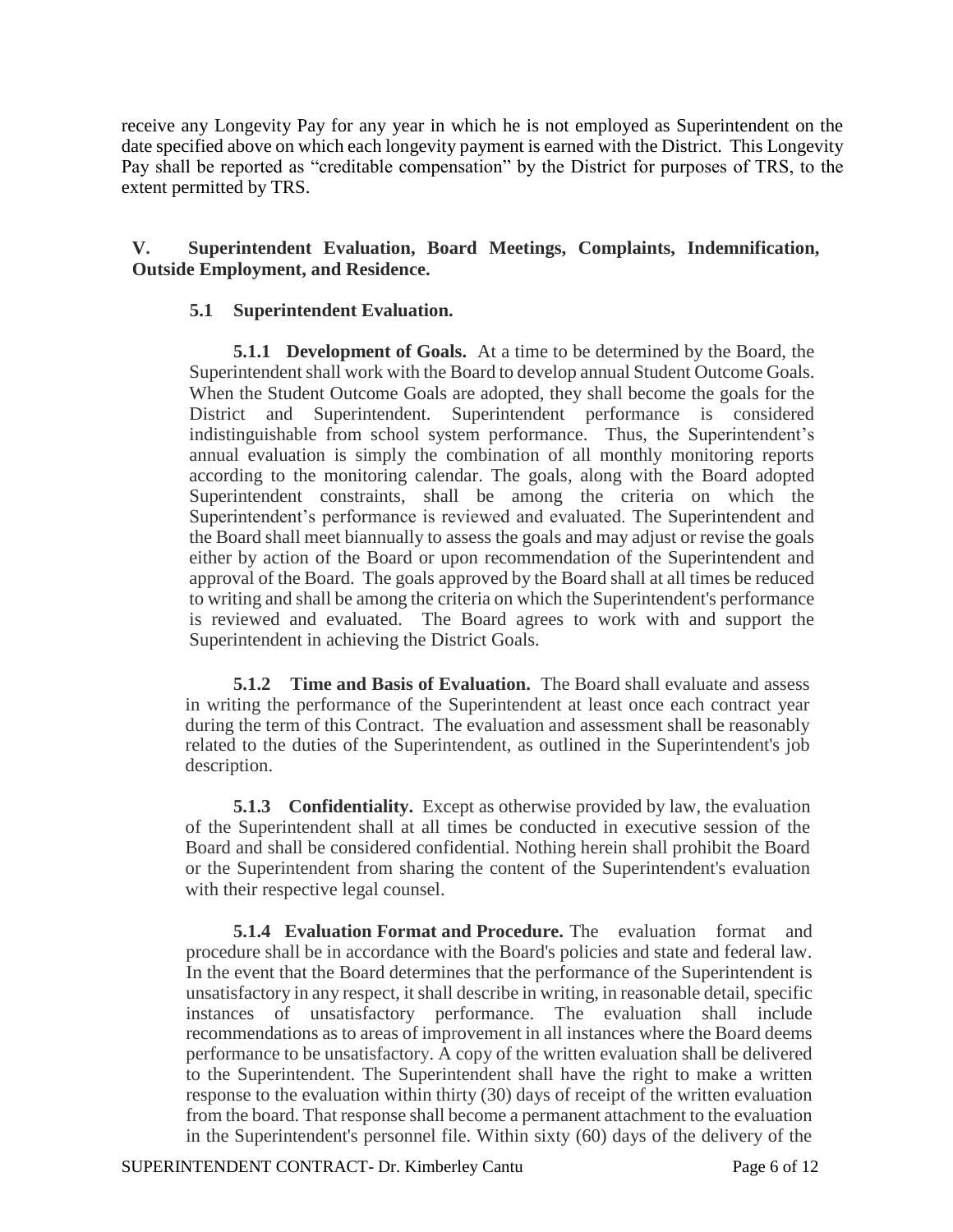written evaluation to the Superintendent, the Board shall meet with the Superintendent to discuss the evaluation. The Board shall devote a portion of, or all of, one executive session annually to a discussion of the working relationship between the Superintendent and the Board. In the event the Board deems that the evaluation instrument, format, and/or procedure is to be modified by the Board and such modifications would require new or different performance expectations, the Superintendent shall be provided a reasonable period of time to demonstrate such expected performance before being evaluated.

**5.2 Board Meetings.** The Superintendent shall attend all meetings of the Board, both public and closed, with the exception of those closed meetings devoted to the consideration of any action or lack of action on the Superintendent's Contract, or the Superintendent's evaluation, or for purposes of resolving conflicts between individual Board members, or when the Board is acting in its capacity as a tribunal. In the event of illness or Board-approved absence, the Superintendent's designee shall attend such meetings.

**5.3 Criticisms, Complaints, and Suggestions.** With the exception of those directed at the performance or conduct of the Superintendent, the Board, individually and collectively, shall refer all substantive criticisms, complaints, and suggestions called to the Board's attentions to either: (a) the Superintendent for study and appropriate action; or (b) to the appropriate complaint resolution procedure established by District Board policies. The Superintendent shall refer such matters to the appropriate employee(s), or she shall investigate such matters and inform the Board of the results of such efforts within a reasonable period of time as required under the circumstances.

**5.4 Indemnification.** The District shall indemnify, defend, and hold the Superintendent harmless regarding any civil claims, demands, settlements, duties, actions or other legal proceedings against the Superintendent for any act or failure to act involving the exercise of judgment and discretion within the normal course and scope of her duties as Superintendent of the District, to the fullest extent permitted by law, except as provided in this Agreement. This indemnity and hold harmless obligation of the District includes payment of all reasonable attorney's fees and all related costs incurred by the Superintendent in defense of any action except as otherwise set forth below. The District has no obligation to indemnify, defend, or hold the Superintendent harmless regarding any claims, demands, duties, actions or other legal proceedings against the Superintendent if the Superintendent admits in writing or under oath, or is found by the Board (i) to have acted with gross negligence or malice; (ii) to have acted with the intent to violate a person's legal rights; (iii) to have engaged in criminal conduct; or (iv) to have committed official or willful misconduct. This indemnity also excludes any costs, fees, expenses, or damages that would be recoverable or payable under an insurance contract, held either by the District or by the Superintendent. The District's obligation to indemnify does not apply to criminal investigations or criminal proceedings. The District's obligation under this paragraph shall continue through the duration of any action.

To the extent permitted by law, the District shall advance the attorney's fees, expenses and costs reasonably necessary to defend the Superintendent in any civil claims, demands, duties, actions or other legal proceedings against the Superintendent in which the Superintendent is alleged (i) to have acted with gross negligence or malice; (ii) to have acted with intent to violate a person's legal rights; or (iii); to have engaged in criminal conduct.

SUPERINTENDENT CONTRACT- Dr. Kimberley Cantu Page 7 of 12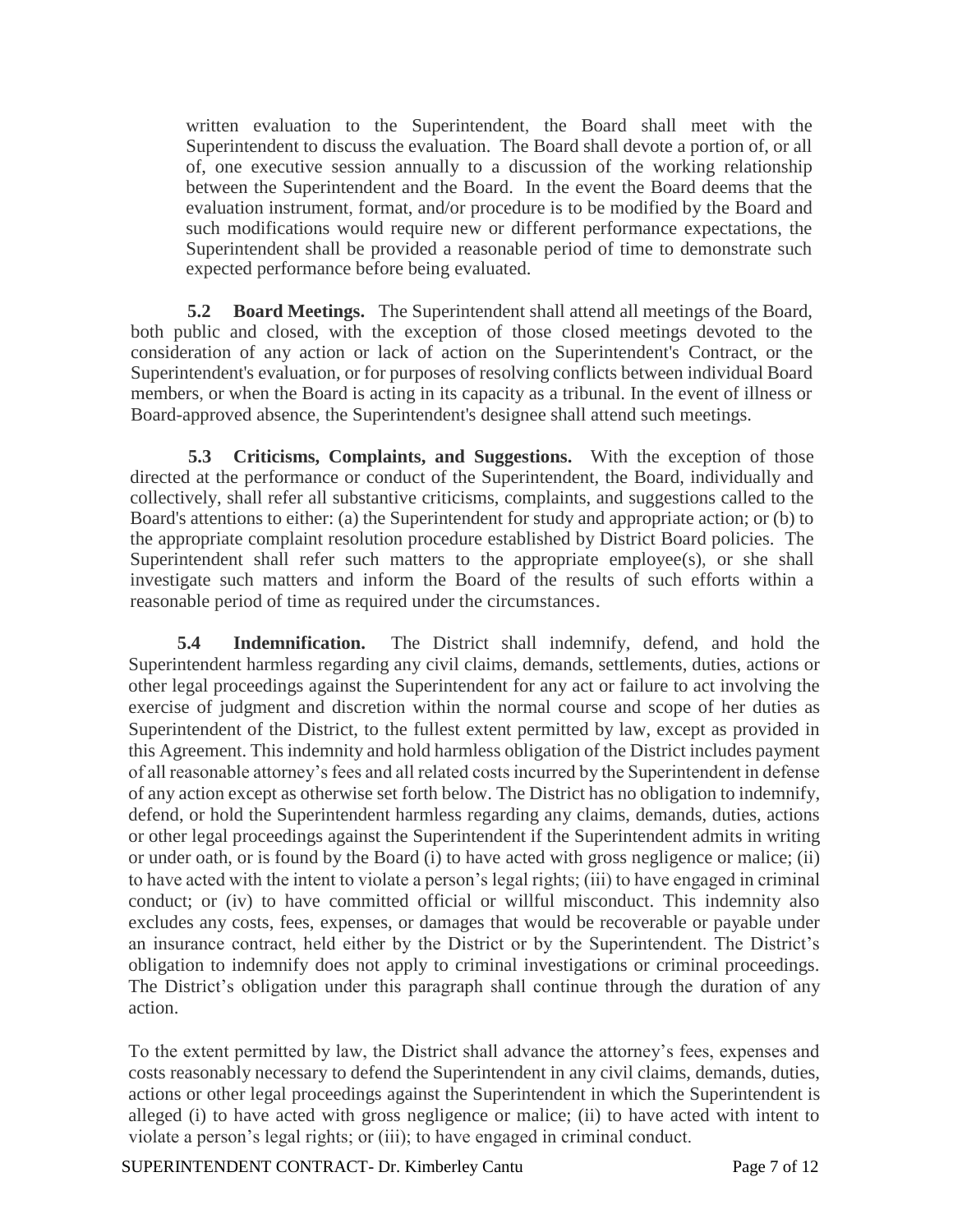If the Superintendent admits in writing or under oath, or is found by the Board (i) to have acted with gross negligence or malice; (ii) to have acted with intent to violate a person's legal rights; or (iii) to have engaged in criminal conduct; or (iv) to have committed official or willful misconduct, then the Superintendent will promptly reimburse the District all sums advanced by the District to defend the Superintendent in the court proceeding in which such admission or finding is made.

The District and the Superintendent shall mutually select the Superintendent's legal counsel for any covered claim by agreement if such legal counsel is not also the District's legal counsel. If legal defense is provided through insurance coverage, the Superintendent's right to agree to legal counsel provided for the Superintendent will depend on the terms of the applicable insurance contract. If the Superintendent does not consent to being represented by the same counsel representing the District in any proceeding the District is obligated to defend (or to advance the costs of defending) regarding any action, then the Superintendent may elect to be represented in such proceeding by independent counsel. In such event, the Superintendent shall assume full responsibility for the attorney's fees, expenses and costs reasonably necessary for the independent counsel to defend the Superintendent.

The Superintendent agrees to provide full assistance to and cooperate with the District, its Trustees, agents, employees and attorneys in response to any legal proceeding or claims brought against the District, regardless of whether the Superintendent continues to be named as a party. Contingent on the Superintendent providing such full cooperation, the District shall reimburse the Superintendent reasonable, related expenses, including travel and lodging expenses.

No individual member of the Board shall be personally liable for indemnifying, defending or holding harmless the Superintendent in any action, or for any other obligation.

**5.5 Outside Employment.** Any outside employment of the Superintendent requires Board approval in advance of accepting such employment. The Superintendent may serve as a consultant to other school districts or educational agencies, individuals, or entities other than school districts or educational agencies with prior Board approval. The Superintendent may, at her discretion, lecture, engage in writing activities and speaking engagements, and engage in other activities which are of short-term duration.

**5.6 Residence.** The Superintendent shall maintain a residence within the geographical boundaries of the District.

# **VI. Termination, Nonrenewal, Suspension, Resignation of Contract.**

**6.1 Non-Renewal.** The Board may non-renew this Contract in conformance with the terms of Subchapter E, §21.201, *et. seq*., Texas Education Code. In the event the Board does not renew this Contract, the Superintendent shall be afforded all the rights set forth in the Board's policies and state and federal law.

**6.2 Suspension.** In accordance with Texas Education Code chapter 21, the Board may suspend the Superintendent without pay during the term of this Contract for good cause,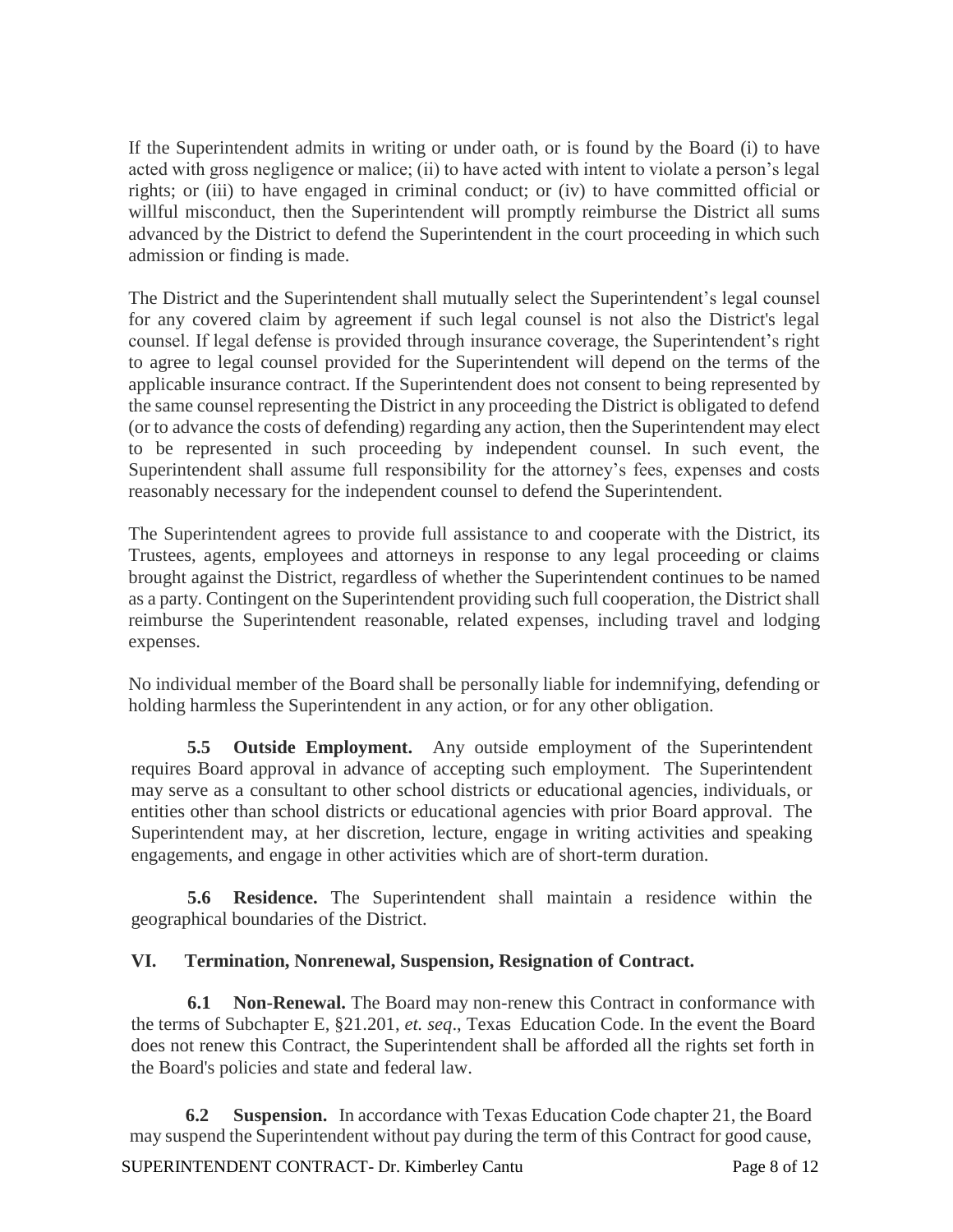as defined in Section 6.5 and determined by the Board.

**6.3 Termination by Mutual Agreement.** This Contract may be terminated by the mutual agreement of the Superintendent and the Board in writing, upon such terms and conditions as may be mutually agreed upon.

**6.4 Termination by Retirement or Death.** This Contact shall be terminated upon the retirement or death of the Superintendent.

**6.5 Dismissal for Good Cause.** The Board may dismiss the Superintendent during the term of this Contract for good cause as that term is applied under Texas law, provided that the Superintendent shall be provided all procedural and substantive rights as set forth in the Board's Policies and applicable state and federal law. If the Superintendent chooses to engage the services of legal counsel to represent her in any such manner, she shall pay the costs thereof. The term "good cause" is defined as follows:

**6.5.1** Failure to fulfill duties or responsibilities as set forth under the terms and conditions of this Contract;

**6.5.2** Incompetence or inefficiency in the performance of required or assigned duties as documented by evaluations, supplemental memoranda, or other written communication;

**6.5.3** Insubordination or failure to comply with lawful written Board directives:

**6.5.4** Failure to comply with the Board's policies or the District's administrative regulations;

**6.5.5** Neglect of duties;

**6.5.6** Drunkenness or current excessive use of alcoholic beverages;

**6.5.7** Illegal use of drugs, hallucinogens, or other substances regulated by the Texas Controlled Substances Act;

**6.5.8** Conviction of a felony or crime involving moral turpitude;

**6.5.9** Failure to meet the District's standards of professional conduct;

**6.5.10** Failure to comply with reasonable District professional development requirements regarding advanced course work or professional development;

**6.5.11** Disability, not otherwise protected by law, that impairs performance of the required duties of the Superintendent;

**6.5.12** Immorality, which is conduct the Board determines, is not in conformity with the accepted moral standards of the community encompassed by the District. Immorality is not confined to sexual matters, but includes conduct inconsistent with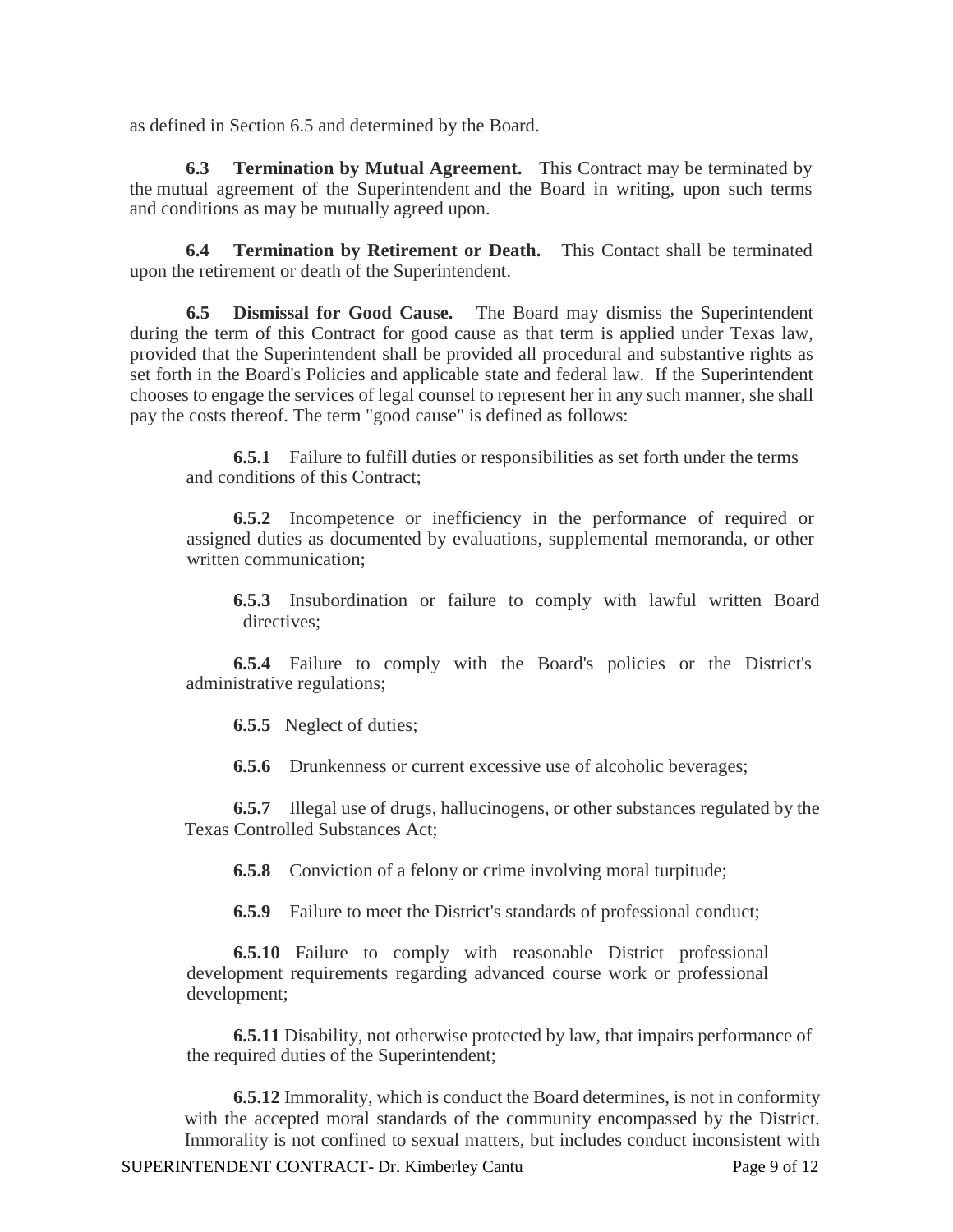rectitude or indicative of corruption, indecency, or depravity;

**6.5.13** Assault on a Board member, employee, or student;

**6.5.14** Knowingly falsifying records or documents related to the District's activities;

**6.5.15** Conscious misrepresentation of facts to the Board or other District officials in the conduct of the District's business;

**6.5.16** Failure to maintain or fulfill requirements for Superintendent certification;

**6.5.17** Failure to fulfill the requirements of a deficiency plan under an Emergency permit; or

**6.5.18** Any other reason constituting "good cause" under Texas Law.

### **VII. Physical Condition.**

**7.1 Annual Physical Examination**. The Superintendent shall undergo an annual physical examination performed by a licensed physician of the Superintendent's choice. The physician shall submit a confidential statement to the Board certifying the Superintendent's fitness to perform the Superintendent's duties and copies of all such statements shall be maintained in an envelope marked "PERSONAL AND CONFIDENTIAL FOR BOARD'S EYES ONLY" in the Superintendent's confidential medical file.

**7.2 Disability**. Should the Superintendent become unable to perform any or all of the duties of her position by reason of illness, accident or other cause, and said disability exists after all sick leave and vacation time has been exhausted, the Superintendent shall be entitled up to one hundred eighty (180) days of unpaid leave of absence for temporary disability. During any time period in which the Superintendent is temporarily disabled, the Board may designate or appoint another employee to perform the Superintendent's duties. If such disability continues after the exhaustion of all sick leave and vacation time and one hundred eighty (180) additional days of temporary disability, or if such disability is permanent or irreparable as determined by the physician mutually acceptable to the Board and the Superintendent, or such disability is of such a nature as to make performance of the Superintendent's essential duties impossible with or without a reasonable accommodation, the Board may, at its option, terminate this Contract, whereupon the respective rights, duties and obligations herein stated shall terminate.

### **VIII. Miscellaneous.**

**8.1 Controlling Law**. This Contract shall be governed by the laws of the State of Texas and shall be performable in Tarrant County, Texas, unless otherwise provided by law.

SUPERINTENDENT CONTRACT- Dr. Kimberley Cantu Page 10 of 12 **8.2 Complete Contract**. This Contract embodies the entire agreement between the parties hereto and cannot be varied except by written agreement of the parties, except as expressly provided herein. All existing agreements and contracts, both verbal and written, between the parties hereto regarding the employment of the Superintendent have been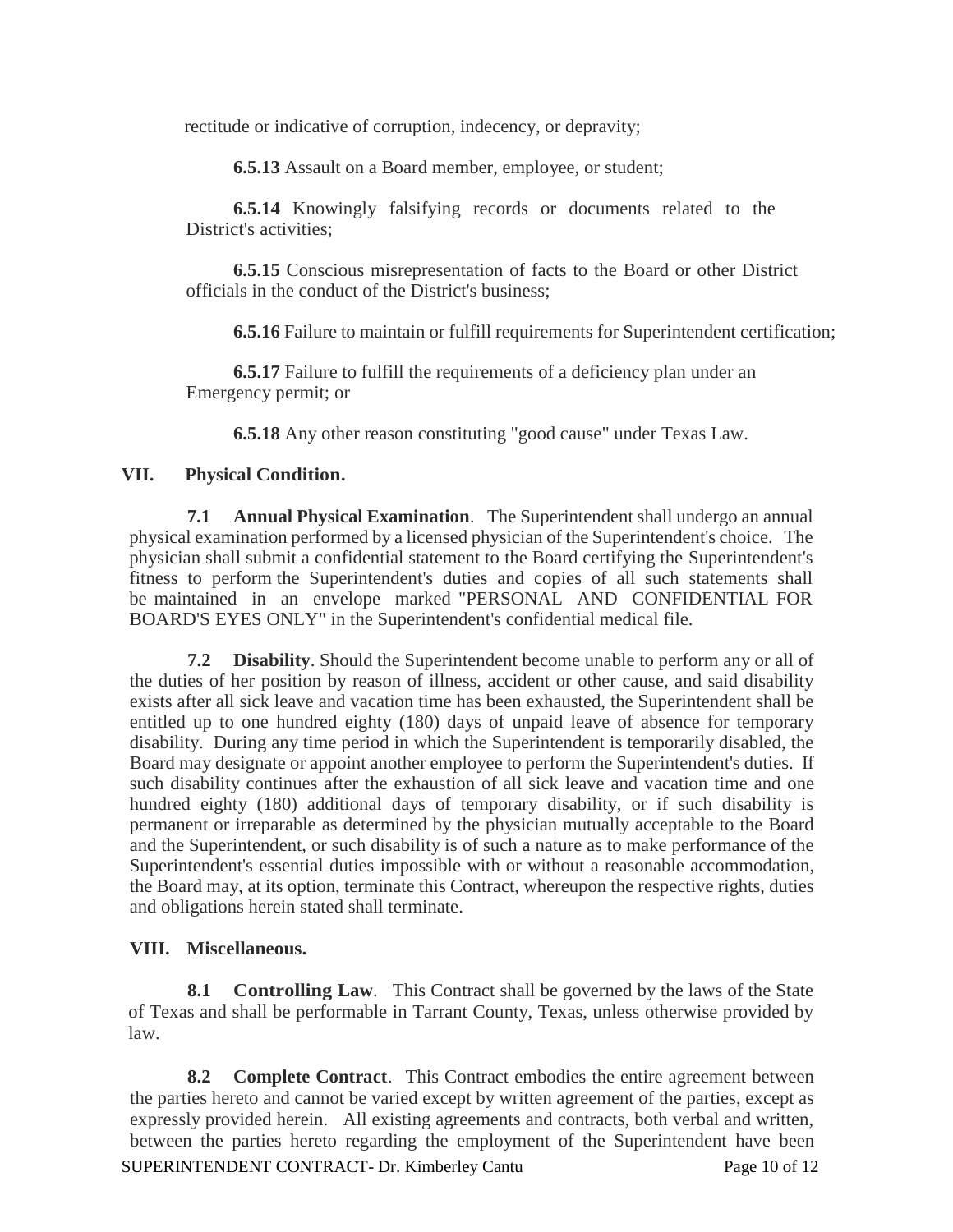superseded by this Contract, and this Contract constitutes the entire agreement between the parties, unless amended pursuant to the terms of this Contract.

**8.3 Notice.** Any notice required or permitted to be delivered hereunder shall be deemed to be delivered, whether or not actually received, when deposited in the United States Mail, postage pre-paid, certified mail, return receipt requested, addressed to either party, as the case may be, at the addresses contained herein.

**8.4 Conflicts.** In the event of any conflict between the terms, conditions, and provisions of this Contract and the provisions of the Board's policies, or any permissive state or federal law, then, unless otherwise prohibited by law, the terms of this Contract shall take precedence over the contrary provisions of the Board's policies or any such permissive law during the term of the Contract.

**8.5 Legal Representation:** Both Parties have been represented by legal counsel of their choice, or have had the opportunity to consult with legal counsel, in the negotiation and execution of this Contract.

**8.6 Savings Clause.** In the event any one or more of the provisions contained in this Contract shall, for any reason, be held to be invalid, illegal, or unenforceable, such invalidity, illegality, or unenforceability shall not affect any other provision thereof, and this Contract shall be construed as if such invalid, illegal, or unenforceable provision had never been contained herein.

**8.7 Multiple Originals.** This Contract is executed in two (2) originals, one for the Board and one for the Superintendent, each of which shall constitute but one and the same instrument.

### **8.8 Notices.**

**To Superintendent:** The Superintendent agrees to keep a current address on file with the District's Human Resources office and the Board President. The Superintendent agrees that the Board may meet any legal obligation it has to give the Superintendent written notice regarding this Contract or the Superintendent's employment by handdelivery, or by certified mail, regular mail, and/or express delivery service to the Superintendent's address of record.

**To Board:** The Board agrees that the Superintendent may meet any legal obligation to give the Board written notice regarding this Contract or the Superintendent's employment by providing one copy of the notice to the President of the Board and one copy to the Vice President of the Board. The Superintendent may provide such notices by hand delivery, or by certified mail, regular mail, and/or express delivery service, to the Board President and Vice President's addresses of record, as provided to the District.